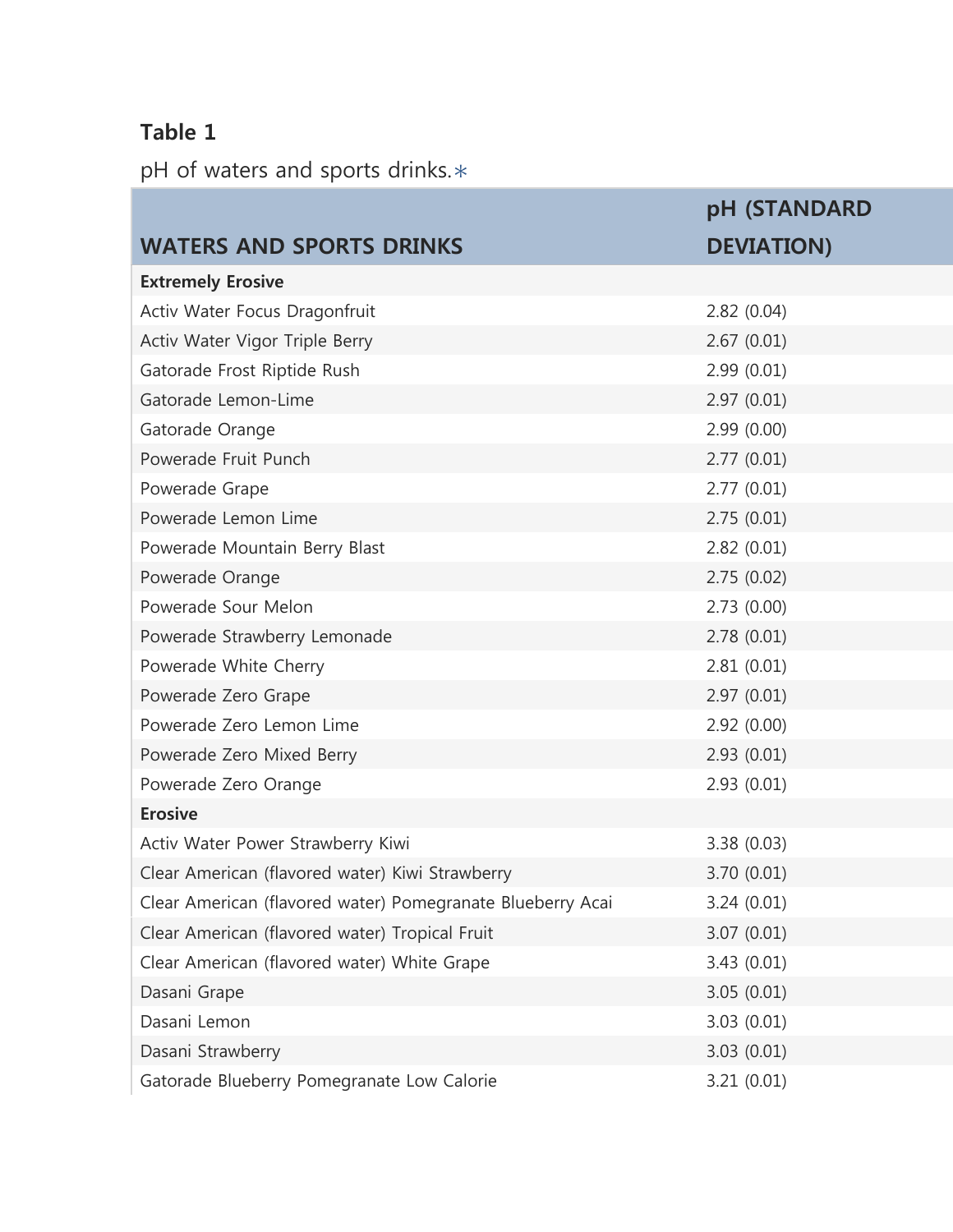| Gatorade Fierce Grape                                      | 3.05(0.00)  |
|------------------------------------------------------------|-------------|
| Gatorade Fierce Melon                                      | 3.05(0.00)  |
| Gatorade Fruit Punch                                       | 3.01(0.01)  |
| Gatorade Rain Berry                                        | 3.17(0.01)  |
| Gatorade Rain Lime                                         | 3.19(0.01)  |
| Gatorade Rain Strawberry Kiwi                              | 3.17(0.01)  |
| Propel Berry                                               | 3.01(0.00)  |
| Propel Grape                                               | 3.10(0.01)  |
| Propel Kiwi Strawberry                                     | 3.17(0.00)  |
| Propel Lemon                                               | 3.03(0.00)  |
| S. Pellegrino Sparkling Natural Mineral Water              | 4.96 (0.09) |
| Skinny Water Acai Grape Blueberry                          | 3.81(0.02)  |
| Skinny Water Goji Fruit Punch                              | 3.67(0.01)  |
| Skinny Water Raspberry Pomegranate                         | 3.68(0.01)  |
| Sobe Life Water Acai Fruit Punch                           | 3.22(0.01)  |
| Sobe Life Water Blackberry Grape                           | 3.15(0.01)  |
| Sobe Life Water Cherimoya Punch                            | 3.28(0.00)  |
| Sobe Life Water Fuji Apple Pear                            | 3.53(0.01)  |
| Sobe Life Water Mango Melon                                | 3.29(0.01)  |
| Sobe Life Water Strawberry Dragonfruit                     | 3.32(0.01)  |
| Vidration Vitamin Enhanced Water Defense Pomegranate-Acai- | 2.92(0.01)  |
| Blueberry                                                  |             |
| Vidration Vitamin Enhanced Water Energy Tropical Citrus    | 2.91(0.01)  |
| Vidration Vitamin Enhanced Water Multi-V Lemon Lime        | 3.59(0.01)  |
| Vidration Vitamin Enhanced Water Recover Fruit Punch       | 3.61(0.01)  |
| Vitamin Water Connect Black Cherry-Lime                    | 2.96(0.01)  |
| Vitamin Water Dwnld Berry-Cherry                           | 3.04(0.01)  |
| Vitamin Water Energy Tropical Citrus                       | 3.15(0.01)  |
| Vitamin Water Essential Orange-Orange                      | 3.23(0.00)  |
| Vitamin Water Focus Kiwi-Strawberry                        | 3.04(0.01)  |
| Vitamin Water Multi-V Lemonade                             | 3.19(0.01)  |
| Vitamin Water Power C Dragonfruit                          | 3.05(0.00)  |
| Vitamin Water Revive Fruit Punch                           | 3.65(0.01)  |
| Vitamin Water Spark Grape-Blueberry                        | 3.19(0.01)  |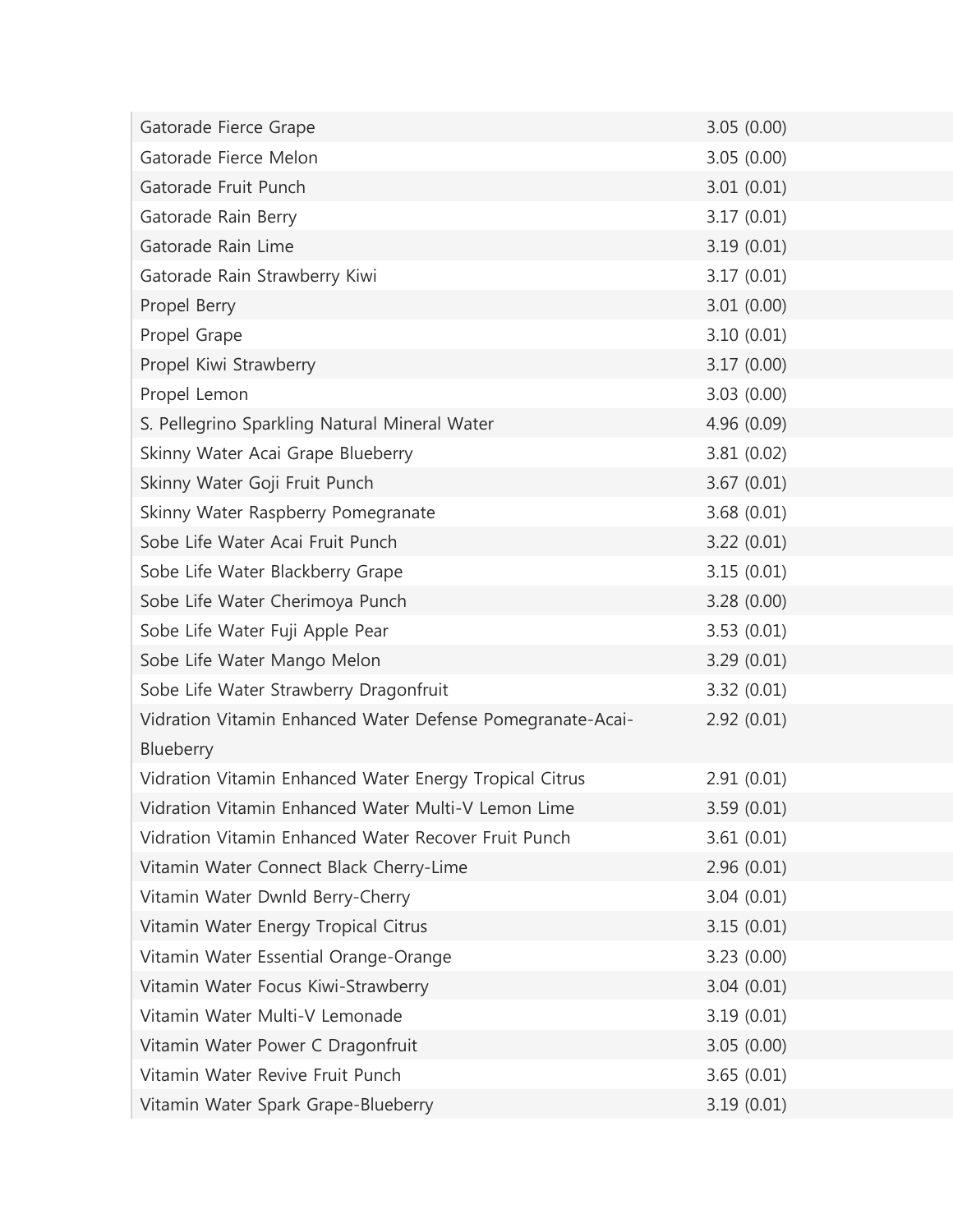| Vitamin Water XXX Acai-Blueberry-Pomegranate      | 2.98(0.01) |
|---------------------------------------------------|------------|
| Vitamin Water Zero Go-Go Mixed Berry              | 3.08(0.01) |
| Vitamin Water Zero Mega C Grape-Raspberry         | 3.05(0.00) |
| Vitamin Water Zero Recoup Peach-Mandarin          | 3.01(0.01) |
| Vitamin Water Zero Rise Orange                    | 3.46(0.00) |
| Vitamin Water Zero Squeezed Lemonade              | 3.19(0.00) |
| Vitamin Water Zero XXX Acai-Blueberry-Pomegranate | 3.05(0.01) |
| <b>Minimally Erosive</b>                          |            |
| Aquafina regular                                  | 6.11(0.23) |
| Birmingham, Alabama, municipal water              | 7.20(0.05) |
| Dasani regular                                    | 5.03(0.04) |
| Perrier carbonated mineral water                  | 5.25(0.10) |

∗For manufacturer information, please see the Appendix (available online at the end of this article).

#### **Table 2**

pH of fruit juices and fruit drinks.∗

| <b>FRUIT JUICES</b>                        | pH (STANDARD DEVIATION) |
|--------------------------------------------|-------------------------|
| <b>Extremely Erosive</b>                   |                         |
| Lemon juice                                | 2.25(0.01)              |
| Minute Maid Cranberry Apple Raspberry      | 2.79(0.01)              |
| Minute Maid Cranberry Grape                | 2.71(0.01)              |
| Ocean Spray Cranberry                      | 2.56(0.00)              |
| Ocean Spray Cran-Grape                     | 2.79(0.01)              |
| Ocean Spray Cran-Pomegranate               | 2.72(0.01)              |
| Ocean Spray Strawberry Kiwi Juice Cocktail | 2.90(0.01)              |
| V8 Splash Berry Blend                      | 2.94(0.01)              |
| V8 Splash Strawberry Kiwi                  | 2.99(0.01)              |
| V8 Splash Tropical Blend                   | 2.93(0.00)              |
| <b>Erosive</b>                             |                         |
| Amp Energy Juice Mixed Berry               | 3.62(0.01)              |
| Amp Energy Juice Orange                    | 3.60(0.01)              |
| Barber's Orange Juice                      | 3.81(0.01)              |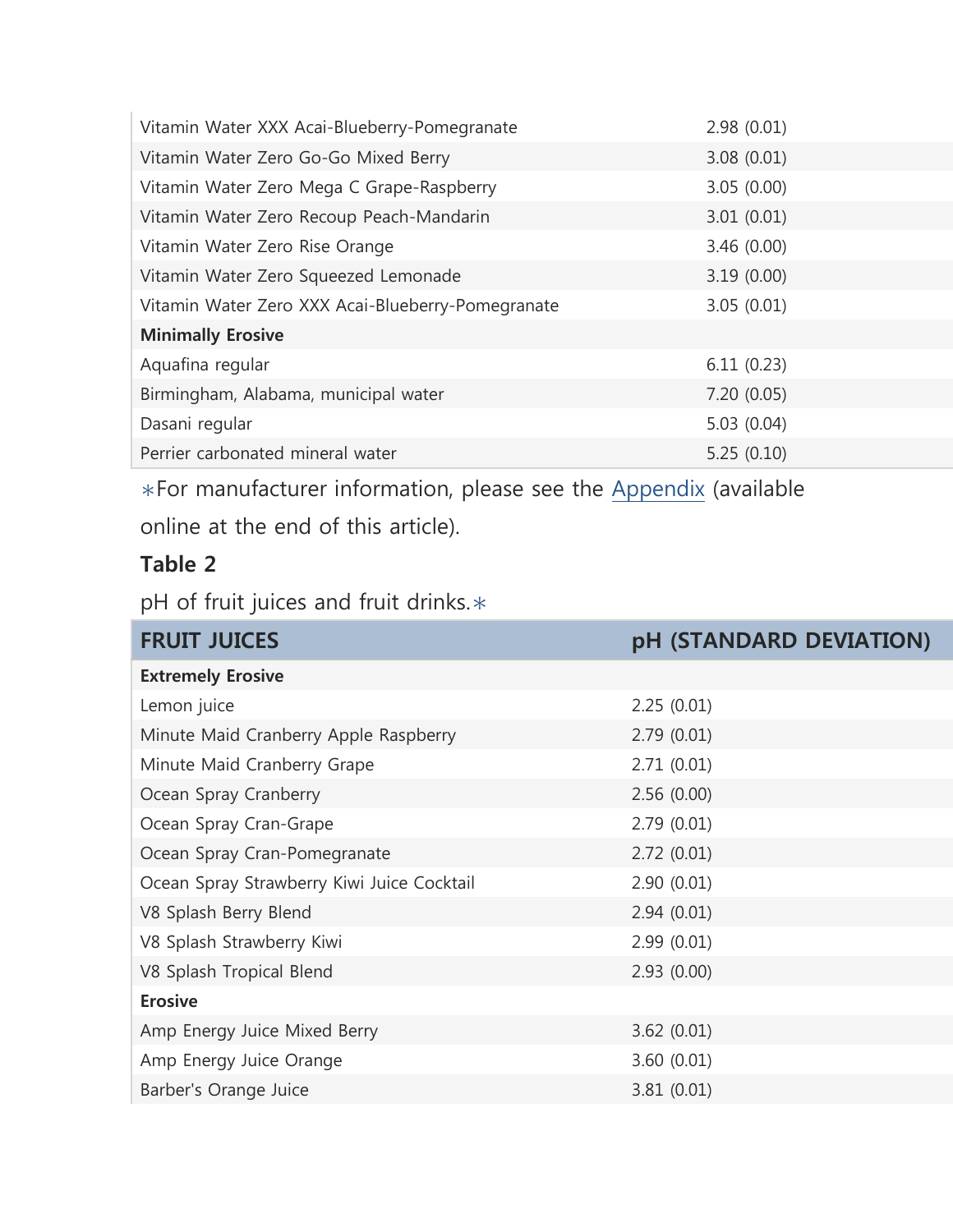| Dole Pineapple Juice                          | 3.40(0.01)  |
|-----------------------------------------------|-------------|
| Juicy Juice Apple                             | 3.64(0.01)  |
| Juicy Juice Berry                             | 3.78(0.01)  |
| Juicy Juice Sparkling Apple                   | 3.47(0.01)  |
| Juicy Juice Sparkling Berry                   | 3.50(0.01)  |
| Juicy Juice Sparkling Orange                  | 3.49(0.01)  |
| Minute Maid Apple Juice                       | 3.66(0.01)  |
| Minute Maid Natural Energy Mango Tropical     | 3.34(0.02)  |
| Minute Maid Natural Energy Pomegranate Berry  | 3.33(0.01)  |
| Minute Maid Natural Energy Strawberry Kiwi    | 3.40(0.01)  |
| Minute Maid Orange Juice                      | 3.82(0.01)  |
| Minute Maid Pineapple Orange                  | 3.71(0.01)  |
| Minute Maid Ruby Red Grapefruit Juice         | 3.07(0.03)  |
| Naked Blue Machine                            | 3.81(0.01)  |
| Naked Orange Mango                            | 3.75(0.01)  |
| Ocean Spray Orange Juice                      | 3.83(0.01)  |
| Ocean Spray Pineapple Peach Mango Juice Blend | 3.64(0.01)  |
| Ocean Spray Ruby Red                          | 3.07(0.01)  |
| Simply Apple                                  | 3.67(0.01)  |
| Simply Orange Orange Juice                    | 3.78 (0.00) |
| Tango Energy Juice                            | 3.47(0.00)  |
| Tropicana 100% Juice Apple Juice              | 3.50(0.02)  |
| Tropicana 100% Juice Orange Juice             | 3.80(0.01)  |
| Tropicana Apple Orchard Style Juice           | 3.57(0.00)  |
| Tropicana Grape Juice                         | 3.29(0.01)  |
| V8 Fusion Cranberry Blackberry                | 3.56(0.01)  |
| V8 Fusion Pomegranate Blueberry               | 3.66(0.00)  |
| V8 Fusion Strawberry Banana                   | 3.66(0.00)  |
| Very Fine Grapefruit Juice                    | 3.22(0.03)  |
| Welch's 100% Grape Juice                      | 3.38(0.00)  |
| Welch's Apple Juice                           | 3.57(0.01)  |
| Welch's Orange Juice                          | 3.73(0.00)  |
| <b>Minimally Erosive</b>                      |             |
| Campbell's Tomato Juice                       | 4.01(0.01)  |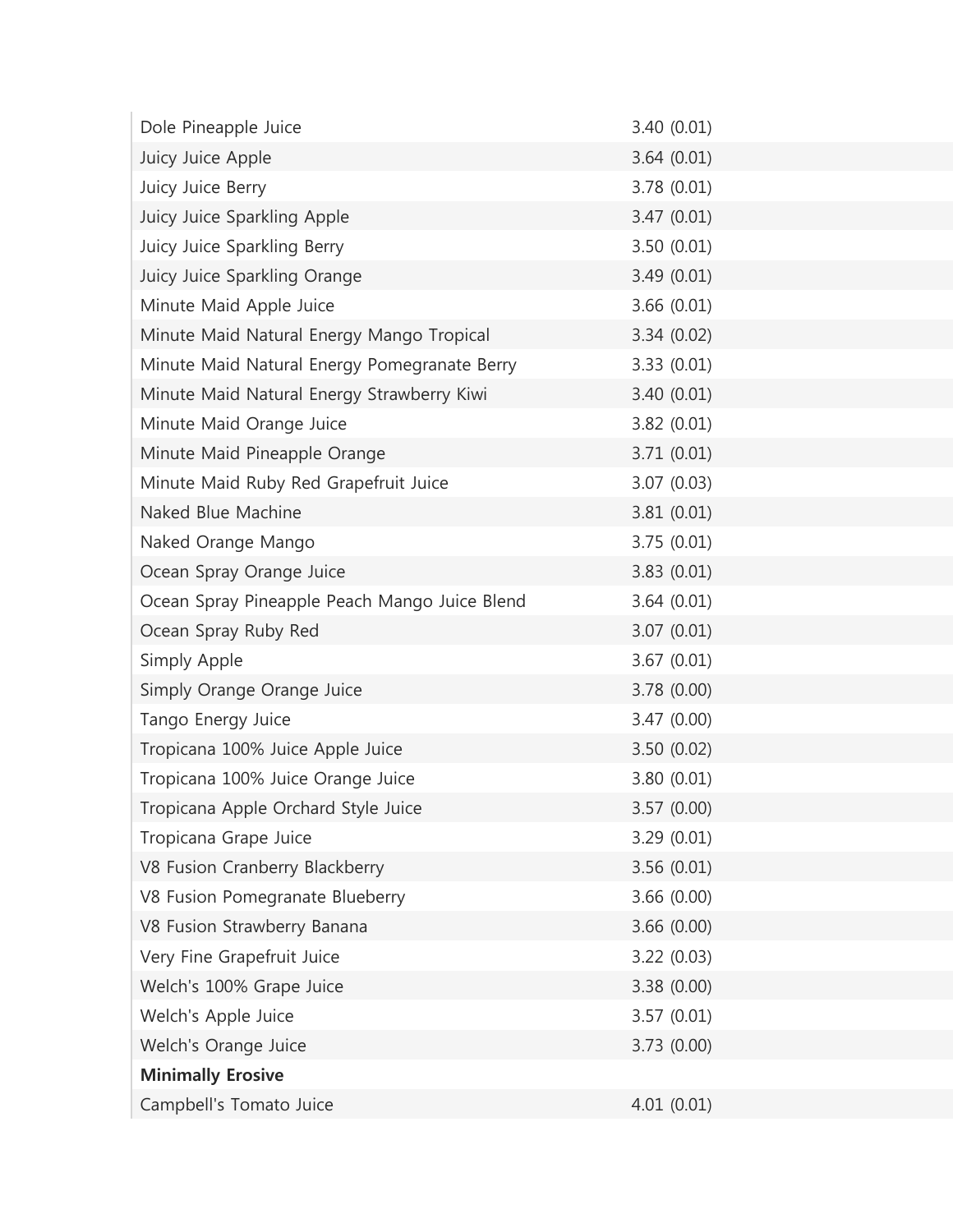| Naked Protein Zone                    | 4.69(0.01) |
|---------------------------------------|------------|
| Tropicana Orange Juice (With Calcium) | 4.09(0.01) |
| V8 Vegetable Juice                    | 4.23(0.01) |
| V8 Vegetable Juice Low Sodium         | 4.17(0.01) |
| V8 Vegetable Juice Spicy Hot          | 4.19(0.00) |

## **Table 2**

pH of fruit juices and fruit drinks.∗

| <b>FRUIT DRINKS</b>           | pH (STANDARD DEVIATION) |
|-------------------------------|-------------------------|
| <b>Extremely Erosive</b>      |                         |
| Barber's Lemonade             | 2.69(0.00)              |
| Barber's Orange Drink         | 2.96(0.00)              |
| Bug Juice Berry Raspberry     | 2.99(0.01)              |
| <b>Bug Juice Grapey Grape</b> | 2.83(0.00)              |
| Country Time Lemonade         | 2.72(0.01)              |
| Crystal Light Fruit Punch     | 2.96(0.02)              |
| Crystal Light Raspberry Ice   | 2.77(0.01)              |
| Hi-C Tropical                 | 2.81(0.03)              |
| Kool-Aid Mix Cherry           | 2.71(0.00)              |
| Kool-Aid Mix Grape            | 2.83(0.01)              |
| Kool-Aid Mix Lemon-Lime       | 2.73(0.01)              |
| Kool-Aid Mix Orange           | 2.77(0.01)              |
| Kool-Aid Mix Pink Lemonade    | 2.66(0.01)              |
| Kool-Aid Mix Tropical Punch   | 2.69(0.00)              |
| Minute Maid Fruit Punch       | 2.86(0.00)              |
| Minute Maid Lemonade          | 2.57(0.01)              |
| Minute Maid Orangeade         | 2.85(0.00)              |
| Minute Maid Pink Lemonade     | 2.59(0.00)              |
| Simply Lemonade               | 2.61(0.01)              |
| Snapple Kiwi Strawberry       | 2.77(0.01)              |
| Snapple Mango Madness         | 2.89(0.01)              |
| Sobe Black and Blueberry Brew | 2.69(0.00)              |
| Sobe Citrus Energy            | 2.63(0.00)              |
| Sobe Power Fruit Punch        | 2.43 (0.02)             |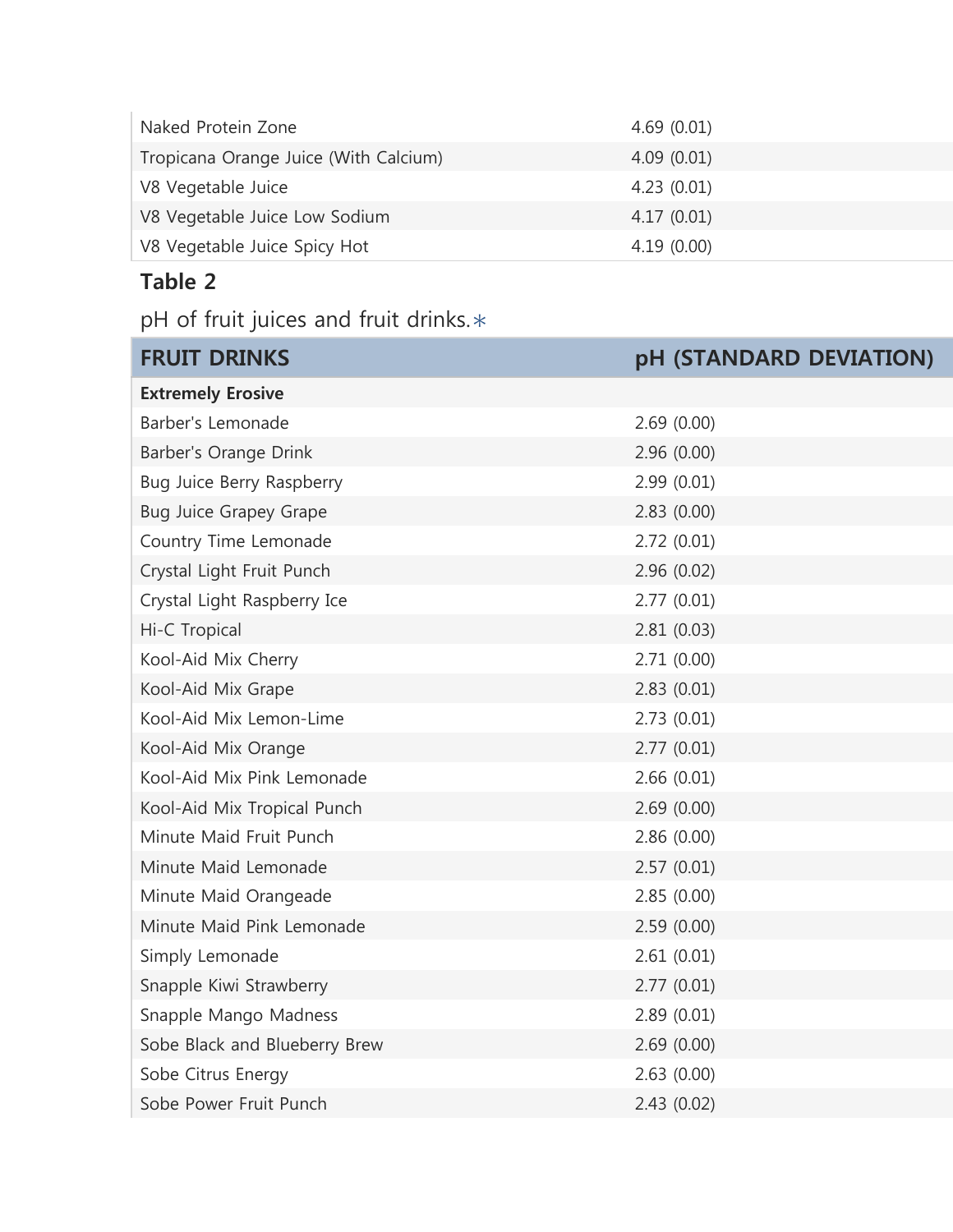| Sobe Strawberry Banana                           | 2.62(0.01)  |
|--------------------------------------------------|-------------|
| Sun Fresh Lemonade                               | 2.68(0.01)  |
| Sunny D Smooth                                   | 2.92(0.01)  |
| Sunny D Tangy Original                           | 2.86(0.01)  |
| Tropicana Cranberry Cocktail                     | 2.70(0.01)  |
| Tropicana Juice Beverage Cranberry               | 2.59(0.00)  |
| Tropicana Juice Beverage Grape                   | 2.58(0.00)  |
| Tropicana Lemonade                               | 2.70(0.01)  |
| Tropicana Twister Blue Raspberry Rush            | 2.62(0.00)  |
| Tropicana Twister Cherry Berry Blast             | 2.63(0.00)  |
| Tropicana Twister Orange Strawberry Banana Burst | 2.89(0.01)  |
| Tropicana Twister Strawberry Kiwi Cyclone        | 2.59(0.01)  |
| Welch's Blueberry Kiwi Blast                     | 2.57(0.01)  |
| Welch's Cranberry                                | 2.59(0.02)  |
| Welch's Grape Juice Cocktail                     | 2.92(0.01)  |
| Welch's Ruby Red Grapefruit Juice                | 2.97(0.01)  |
| <b>Erosive</b>                                   |             |
| Barber's Fruit Punch                             | 2.96(0.00)  |
| Bug Juice Fruity Punch                           | 3.09(0.00)  |
| Bug Juice Leapin Lemonade                        | 3.06(0.00)  |
| Bug Juice Whistlin Watermelon                    | 3.40(0.01)  |
| CapriSun Surfer Cooler                           | 3.08 (0.00) |
| Crystal Light Green Tea Raspberry Mix            | 3.11(0.02)  |
| Fuze Banana Colada                               | 3.45(0.03)  |
| Fuze Blueberry Raspberry                         | 3.20(0.01)  |
| Fuze Green Tea Honey and Ginseng                 | 3.28(0.02)  |
| Fuze Orange Mango                                | 3.34(0.02)  |
| Fuze Peach Mango                                 | 3.53(0.01)  |
| Fuze Strawberry Banana                           | 3.54(0.01)  |
| Fuze Strawberry Guava                            | 3.55(0.02)  |
| Fuze Strawberry Melon                            | 3.18(0.01)  |
| Fuze Tropical Punch                              | 3.17(0.01)  |
| Jumex Guava                                      | 3.38(0.02)  |
| Jumex Mango                                      | 3.41(0.01)  |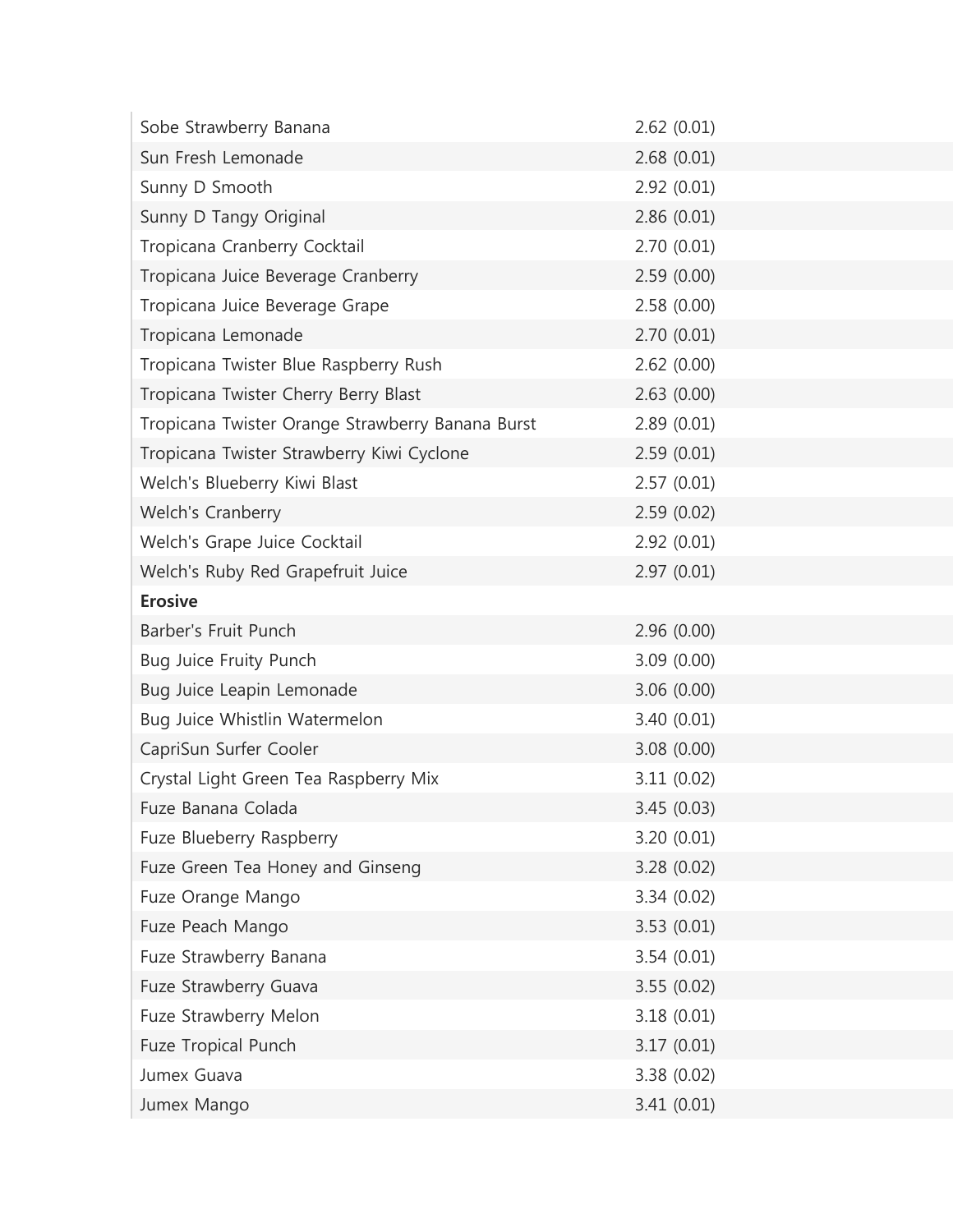| Jumex Peach                             | 3.33 (0.02) |
|-----------------------------------------|-------------|
| Jumex Strawberry Banana                 | 3.68(0.01)  |
| Kool-Aid Burst (Tropical)               | 3.07(0.01)  |
| Little Hug Grape                        | 3.09(0.01)  |
| Little Hug Orange                       | 3.00(0.01)  |
| Mondo (Legendary Berry)                 | 3.07(0.01)  |
| Mondo (Primo Punch)                     | 3.10(0.01)  |
| Sesame Street Elmo's Punch              | 3.87(0.01)  |
| Sobe Fuji Apple Cranberry (low calorie) | 3.16(0.01)  |
| Sobe Orange Carrot                      | 3.34(0.00)  |
| Sobe Pina Colada                        | 3.25(0.01)  |
| TumE Yummies Fruitabulous Punch         | 3.35(0.00)  |
| TumE Yummies Orangearific               | 3.34(0.01)  |
| TumE Yummies Soursational Raspberry     | 3.18(0.00)  |
| TumE Yummies Very Berry Blue            | 3.33(0.00)  |
| Vitamin Stix Dragonfruit Acai           | 3.11(0.01)  |
| Vitamin Stix Passionfruit Citrus        | 3.19(0.01)  |
| Vitamin Stix Strawberry Kiwi            | 3.06(0.01)  |
| Welch's Orange Pineapple                | 3.20(0.01)  |
| Welch's Strawberry Kiwi                 | 3.03(0.01)  |

∗For manufacturer information, please see the Appendix (available online at the end of this article).

#### **Table 3**

pH of sodas.∗

| <b>SODA</b>              | pH (STANDARD DEVIATION) |
|--------------------------|-------------------------|
| <b>Extremely Erosive</b> |                         |
| 7UP Cherry               | 2.98(0.01)              |
| Boylan's Black Cherry    | 2.76(0.02)              |
| Boylan's Grape           | 2.91(0.01)              |
| Boylan's Sugar Cane Cola | 2.54(0.01)              |
| Canada Dry Ginger Ale    | 2.82(0.01)              |
| Coca-Cola Caffeine Free  | 2.34(0.03)              |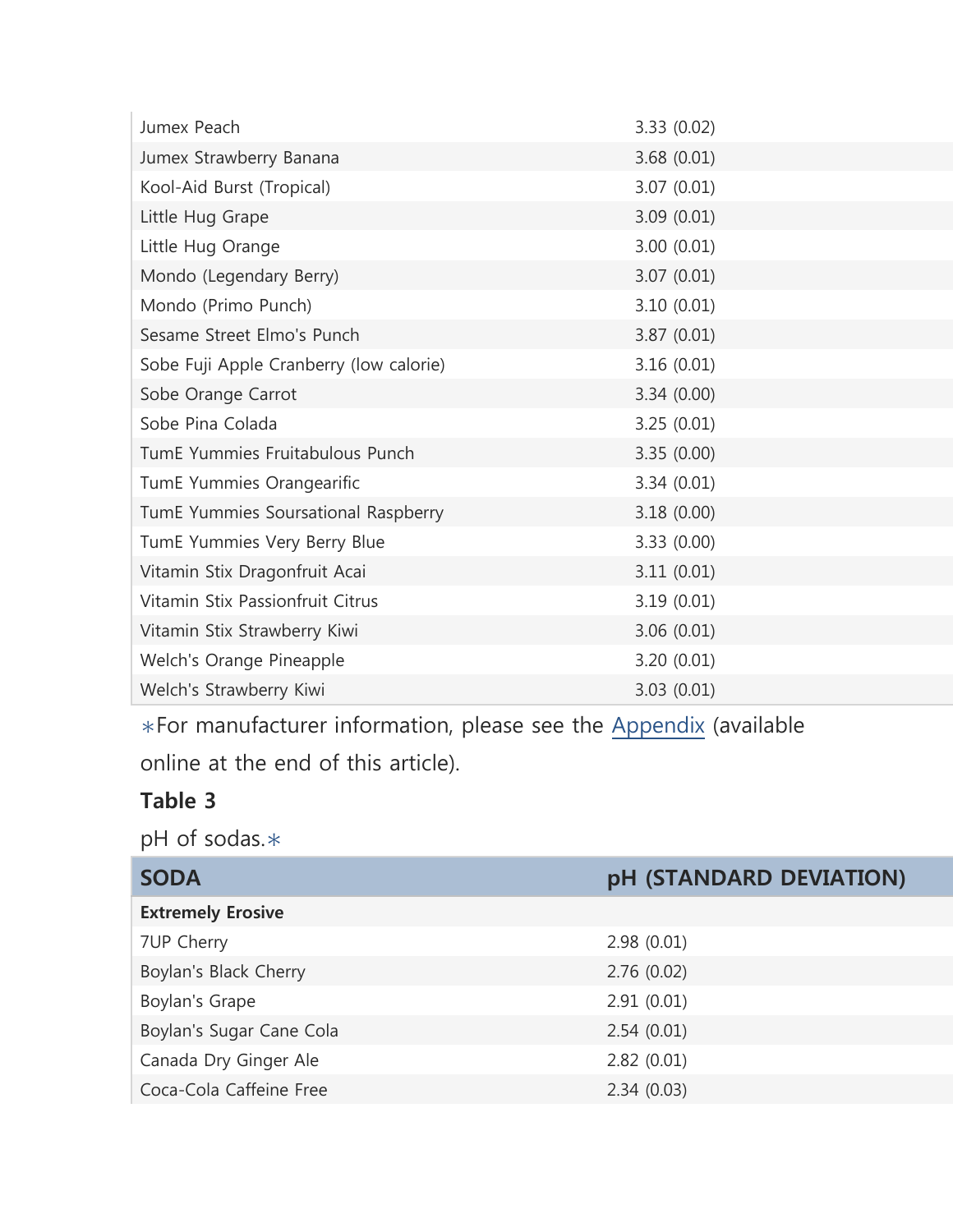| Coca-Cola Cherry                        | 2.38(0.03)  |
|-----------------------------------------|-------------|
| Coca-Cola Cherry Zero                   | 2.93(0.01)  |
| Coca-Cola Classic                       | 2.37(0.03)  |
| Coca-Cola Lime Diet                     | 2.96(0.03)  |
| Coca-Cola Zero                          | 2.96 (0.03) |
| Crush Grape                             | 2.76(0.01)  |
| Crush Orange                            | 2.87(0.01)  |
| Dr. Pepper                              | 2.88(0.04)  |
| Fanta Grape (2 liter)                   | 2.67(0.02)  |
| Fanta Orange                            | 2.82(0.02)  |
| Fanta Pineapple (2 liter)               | 2.79(0.02)  |
| Fanta Strawberry                        | 2.84(0.01)  |
| Grapico                                 | 2.77(0.03)  |
| Hansen's Cane Soda Cherry Vanilla Crème | 2.91(0.01)  |
| Hansen's Cane Soda Kiwi Strawberry      | 2.59(0.01)  |
| Hansen's Cane Soda Mandarin Lime        | 2.57(0.01)  |
| Hansen's Cane Soda Pomegranate          | 2.55(0.00)  |
| Hawaiian Punch (Fruit Juicy Red)        | 2.87(0.01)  |
| Jolly Rancher Grape                     | 2.60(0.01)  |
| Jolly Rancher Orange                    | 2.88(0.01)  |
| Jones Blue Bubblegum                    | 2.99(0.01)  |
| Jones Green Apple Soda                  | 2.65(0.01)  |
| Jones Mandarin Orange                   | 2.93(0.00)  |
| Jones M.F. Grape                        | 2.89(0.02)  |
| Jones Orange & Cream Soda               | 2.79(0.01)  |
| Jones Strawberry Lime                   | 2.81(0.02)  |
| Mr. Pibb Xtra                           | 2.80(0.01)  |
| Natural Brew Draft Root Beer            | 2.90(0.00)  |
| Pepsi                                   | 2.39(0.03)  |
| Pepsi Max                               | 2.74(0.01)  |
| Pepsi Max Ceasefire                     | 2.70(0.01)  |
| Pepsi Wild Cherry                       | 2.41(0.03)  |
| RC Cola                                 | 2.32(0.02)  |
| Schweppes Tonic Water                   | 2.54(0.03)  |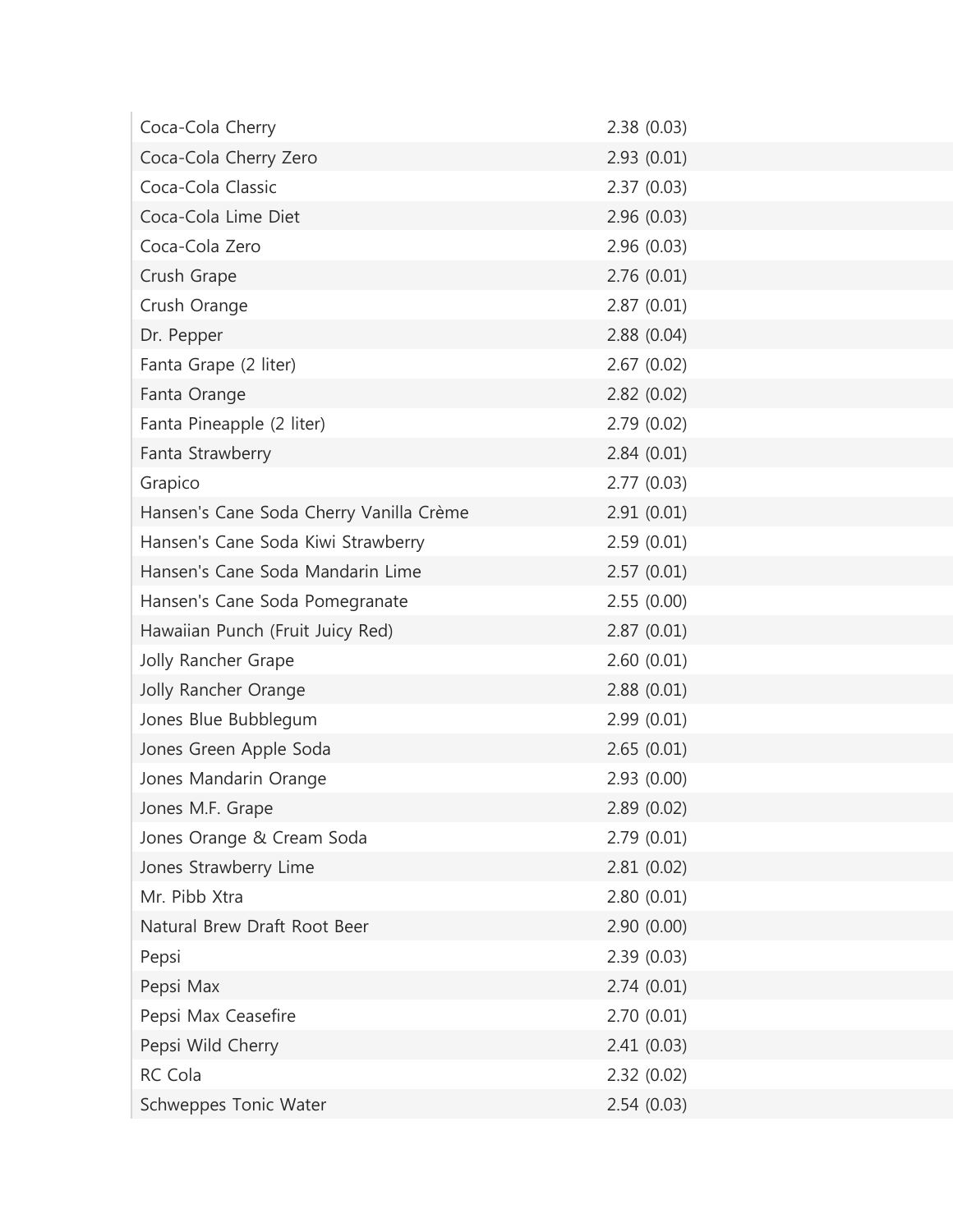| Sunkist Orange                           | 2.98(0.01)  |
|------------------------------------------|-------------|
| Sunkist Peach                            | 2.89(0.01)  |
| Sunkist Strawberry                       | 2.99(0.01)  |
| Tab                                      | 2.72(0.01)  |
| Vault                                    | 2.77(0.02)  |
| Vault Red Blitz                          | 2.80(0.01)  |
| Vault x                                  | 2.89(0.03)  |
| <b>Erosive</b>                           |             |
| 7UP                                      | 3.24(0.02)  |
| 7UP Diet                                 | 3.48 (0.00) |
| A&W Cream Soda                           | 3.86 (0.01) |
| Ale 8-One                                | 3.13(0.01)  |
| Boylan's Orange Cream                    | 3.59(0.01)  |
| Boylan's Orange Soda                     | 3.22 (0.00) |
| Boylan's Original Birch Beer             | 3.80 (0.00) |
| Buffalo Rock Ginger Ale                  | 3.23(0.01)  |
| Coca-Cola Caffeine Free Diet             | 3.04(0.01)  |
| Coca-Cola Diet                           | 3.10(0.05)  |
| Dr Pepper Cherry                         | 3.06(0.02)  |
| Dr Pepper Diet                           | 3.20 (0.00) |
| Dr Pepper Diet Cherry                    | 3.32(0.01)  |
| Fresca (1 liter)                         | 3.08(0.01)  |
| Grapico Diet                             | 3.04(0.01)  |
| Hansen's Cane Soda Black Cherry Diet     | 3.47 (0.02) |
| Hansen's Cane Soda Creamy Root Beer Diet | 3.73(0.01)  |
| Izze Sparkling Blackberry                | 3.28(0.01)  |
| Izze Sparkling Clementine                | 3.27(0.01)  |
| Izze Sparkling Pomegranate               | 3.01(0.01)  |
| Jones Cream Soda                         | 3.04(0.01)  |
| Jones Red Apple                          | 3.40 (0.02) |
| Jones Root Beer                          | 3.42(0.02)  |
| Mellow Yellow                            | 3.03(0.00)  |
| Mountain Dew (regular)                   | 3.22(0.07)  |
| Mountain Dew Code Red                    | 3.27(0.01)  |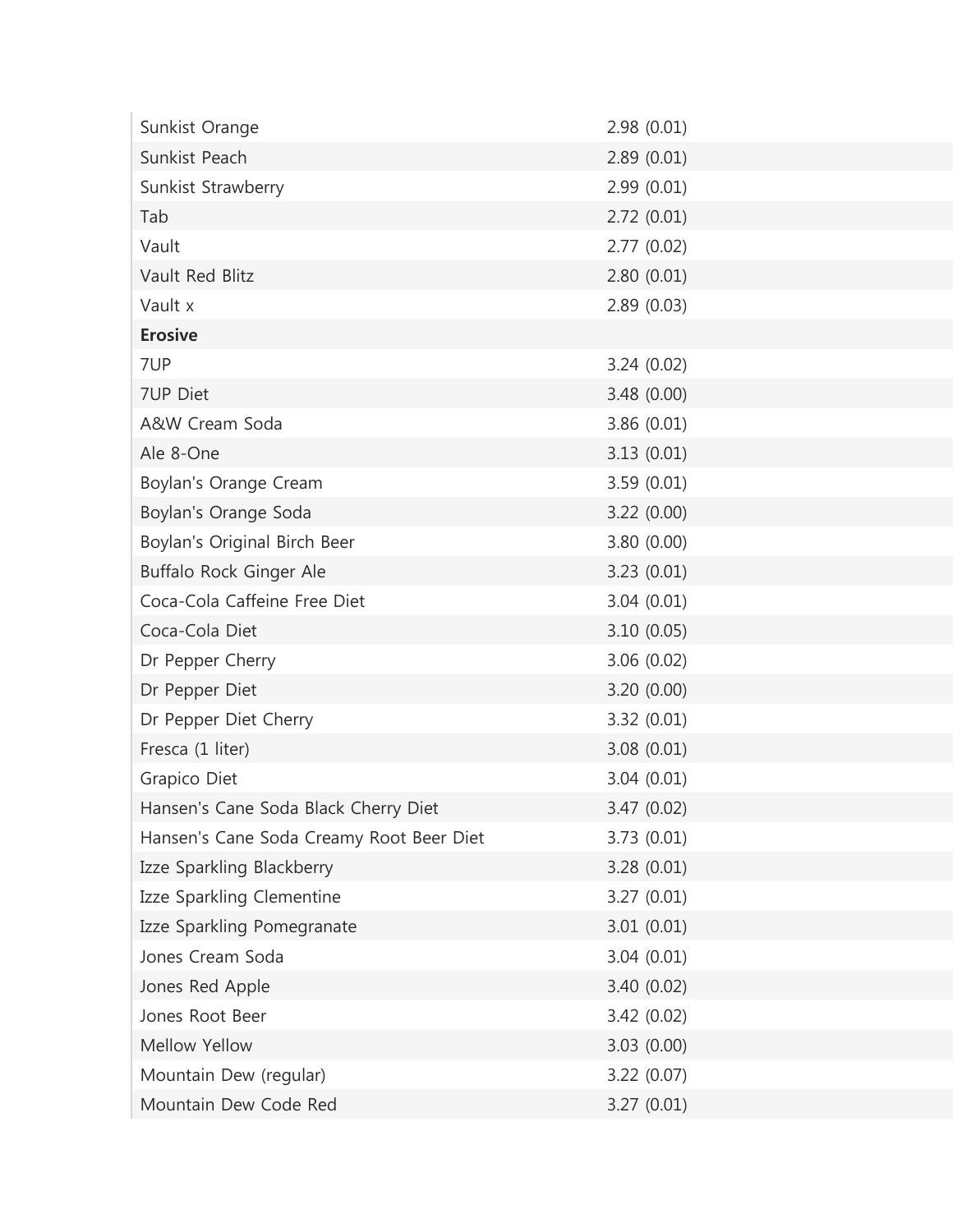| Mountain Dew Diet                      | 3.18(0.01)  |
|----------------------------------------|-------------|
| Mountain Dew Voltage                   | 3.05(0.01)  |
| Mug Root Beer                          | 3.88(0.02)  |
| Pepsi Diet                             | 3.02(0.01)  |
| Sierra Mist                            | 3.09(0.02)  |
| Sierra Mist Diet                       | 3.31(0.01)  |
| Sprite                                 | 3.24(0.05)  |
| Sprite Zero                            | 3.14(0.01)  |
| Sunkist Diet                           | 3.49 (0.01) |
| Sunkist Solar Fusion Tropical Mandarin | 3.02(0.01)  |
| Welch's Grape Soda                     | 3.11(0.02)  |
| <b>Minimally Erosive</b>               |             |
| A&W Root Beer                          | 4.27 (0.02) |
| A&W Root Beer Diet                     | 4.57 (0.00) |
| Barq's Root Beer                       | 4.11(0.02)  |
| Boylan's Creme Soda                    | 4.17(0.02)  |
| Boylan's Diet Black Cherry             | 4.00(0.01)  |
| Boylan's Diet Root Beer                | 4.05 (0.02) |
| Boylan's Root Beer                     | 4.01(0.01)  |
| Canada Dry Club Soda                   | 5.24(0.03)  |
| <b>IBC Root Beer</b>                   | 4.10 (0.02) |
| Maine Root Root Beer                   | 4.36 (0.02) |

∗For manufacturer information, please see the Appendix (available

online at the end of this article).

#### **Table 4**

pH of energy drinks and teas and coffee.<sup>\*</sup>

| <b>ENERGY DRINKS</b>         | pH (STANDARD DEVIATION) |
|------------------------------|-------------------------|
| <b>Extremely Erosive</b>     |                         |
| 24:7 Energy Cherry Berry     | 2.61(0.01)              |
| 180 Blue Orange Citrus Blast | 2.82(0.00)              |
| 180 Blue With Acai           | 2.82(0.01)              |
| 5-Hour Energy Berry          | 2.81(0.03)              |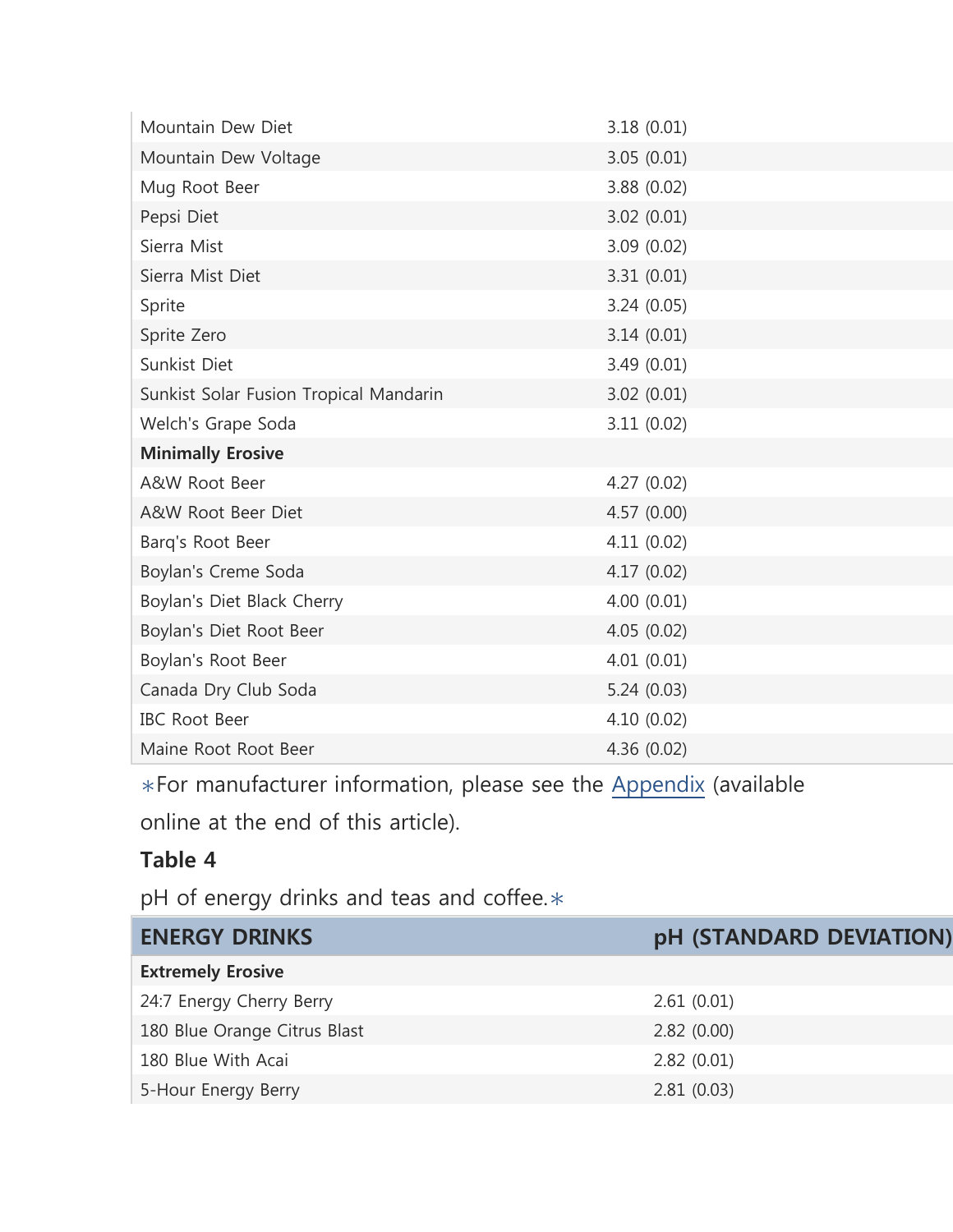| 5-Hour Energy Extra Strength      | 2.82(0.00)  |
|-----------------------------------|-------------|
| 5-Hour Energy Lemon-Lime          | 2.81(0.00)  |
| Amp Energy Elevate                | 2.79(0.01)  |
| Amp Energy Overdrive              | 2.78(0.01)  |
| Amp Energy regular                | 2.81(0.01)  |
| Amp Energy Sugar Free             | 2.86(0.01)  |
| Jolt Blue Bolt                    | 2.96(0.00)  |
| Jolt Passion Fruit                | 2.82(0.01)  |
| Jolt Power Cola                   | 2.47(0.01)  |
| Meltdown Energy Peach Mango       | 2.77(0.00)  |
| No Fear regular                   | 2.97(0.02)  |
| <b>Orange County Choppers</b>     | 2.78(0.02)  |
| Purple Stuff Lean                 | 2.87(0.01)  |
| Redline Peach Mango               | 2.74(0.02)  |
| Redline Princess Exotic Fruit     | 2.85(0.01)  |
| Redline Triple Berry              | 2.77(0.01)  |
| Rockstar Energy Drink             | 2.74(0.01)  |
| Rockstar Punched (Energy + Punch) | 2.83(0.01)  |
| Rockstar Recovery                 | 2.84(0.01)  |
| <b>Erosive</b>                    |             |
| Crunk Citrus                      | 3.20(0.01)  |
| Crunk Energy Drink                | 3.31(0.01)  |
| Crunk Grape Acai Energy Drink     | 3.30 (0.01) |
| Crunk Low Carb Sugar Free         | 3.34(0.00)  |
| <b>Drank</b>                      | 3.09(0.01)  |
| Fuel Energy Shots Lemon Lime      | 3.97 (0.01) |
| Fuel Energy Shots Orange          | 3.44(0.01)  |
| Full Throttle Blue Agave          | 3.10(0.01)  |
| Full Throttle Citrus              | 3.09(0.01)  |
| Full Throttle Red Berry           | 3.08(0.01)  |
| Hydrive Blue Raspberry            | 3.45(0.01)  |
| Hydrive Citrus Burst              | 3.03(0.01)  |
| Hydrive Lemon Lime                | 3.42(0.01)  |
| Hydrive Triple Berry              | 3.15(0.01)  |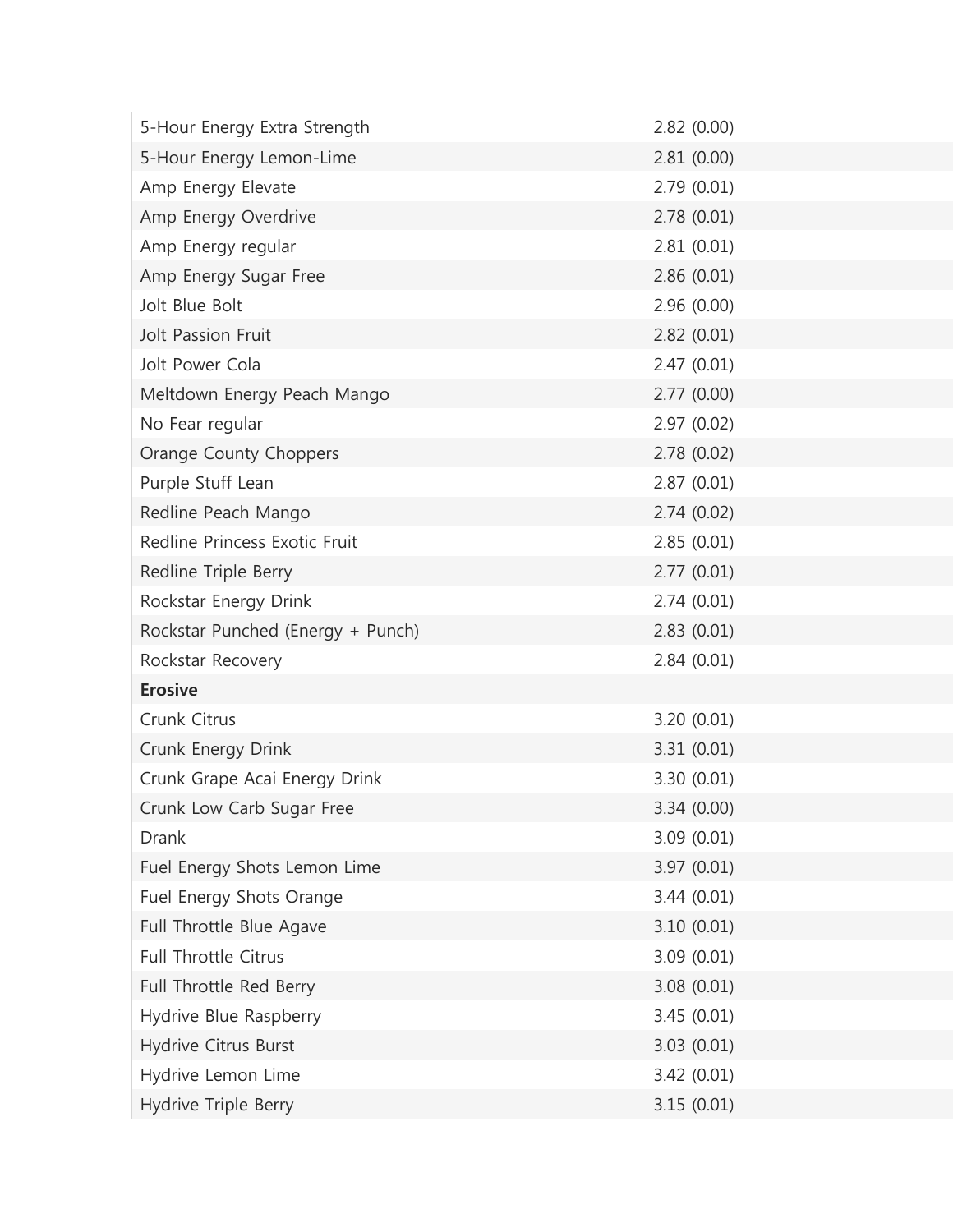| Jolt Ultra Sugar Free                               | 3.14(0.00)  |
|-----------------------------------------------------|-------------|
| Killer Buzz                                         | 3.23(0.01)  |
| Killer Buzz Sugar Free                              | 3.36(0.00)  |
| Monster Assault                                     | 3.58(0.01)  |
| Monster Energy                                      | 3.48(0.01)  |
| Monster Hitman Energy Shot                          | 3.44(0.01)  |
| Monster Khaos                                       | 3.47(0.01)  |
| Monster Low Carb                                    | 3.60(0.01)  |
| Monster M-80                                        | 3.29(0.00)  |
| Monster MIXXD                                       | 3.35(0.00)  |
| Nitrous Monster Anti-Gravity                        | 3.64(0.01)  |
| Nitrous Monster Killer B                            | 3.31(0.00)  |
| Nitrous Monster Super Dry                           | 3.46(0.00)  |
| No Fear Sugar Free                                  | 3.06(0.01)  |
| <b>NOS Fruit Punch</b>                              | 3.32(0.00)  |
| NOS Grape                                           | 3.27(0.01)  |
| NOS High Performance Energy Drink                   | 3.31(0.01)  |
| NOS Power Shot                                      | 3.03(0.02)  |
| Redbull regular                                     | 3.43(0.01)  |
| Redbull Shot                                        | 3.25(0.03)  |
| Redbull Sugar Free                                  | 3.39(0.00)  |
| Redbull Sugar Free Shot                             | 3.28(0.02)  |
| Redline Xtreme Grape                                | 3.23(0.01)  |
| Redline Xtreme Triple Berry                         | 3.24 (0.01) |
| Redline Xtreme Watermelon                           | 3.41(0.00)  |
| Rhinos Energy Drink                                 | 3.51(0.01)  |
| Rhinos Sugar Free Energy Drink                      | 3.32(0.01)  |
| Rockstar Energy Cola                                | 3.14(0.01)  |
| Rockstar Juiced Energy + Guava                      | 3.16(0.01)  |
| Rockstar Juiced Energy + Juice Mango Orange Passion | 3.05(0.01)  |
| Rockstar Sugar Free                                 | 3.15(0.03)  |

# **Table 4**

pH of energy drinks and teas and coffee.∗